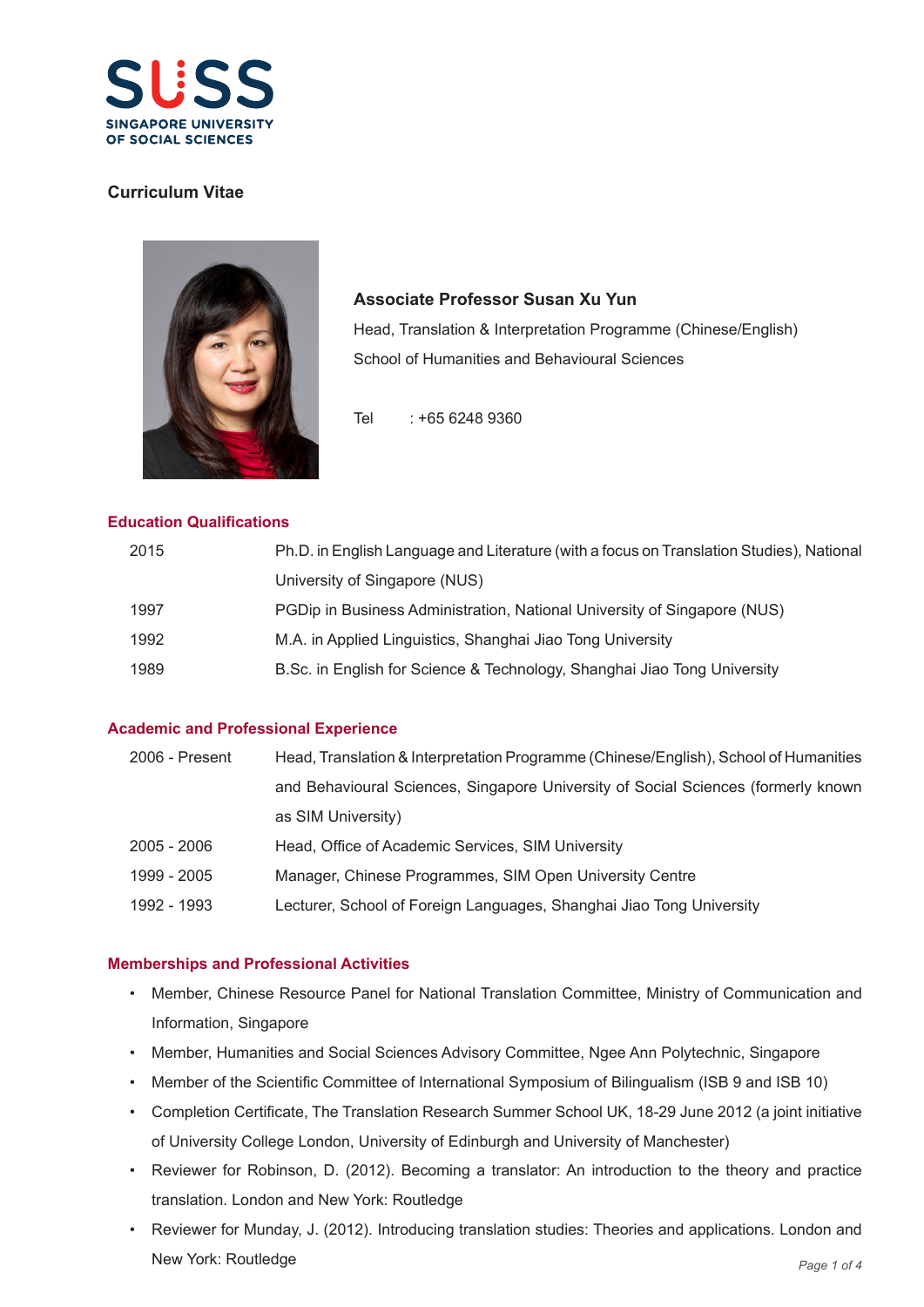#### **Research Interests**

- Stylistic approach to translation studies
- Sociolinguistic issues in translation
- Contrastive studies of Chinese and English languages
- Narratology and translation
- Translation of autobiography
- Translation technology
- Translator's training and education

### **Publications**

### **Book:**

Xu, Y. S. (2017). *Translation of Autobiography: Narrating Self, Translating the Other.* (Vol. 136, Benjamins Translation Library). Amsterdam: John Benjamins Publishing Company. doi:10.1075/btl.136 (https://benjamins.com/#catalog/books/btl.136/main)

### **Papers:**

- Xu, Y. S. (2019). Translating foregrounding in literary and non-literary texts, foregrounding translator's conscious and unconscious thought. *Neohelicon*, 46(1), 261-283. DOI 10.1007/s11059-019-00472-7
- Xu, Y. S. (2015). The translators' positioning in an institutional setting: a Singapore perspective. *Babel Revue internationale de la traduction / International Journal of Translation Babel 61* (1): 93-109 (http://www.jbe-platform.com/content/journals/10.1075/babel.61.1.06xu)
- Xu, Y. S. (2012). Socio-cultural contexts in translation: A case study of a public speech in Singapore. *Translation Quarterly*, Spring Issue 2012. 68-96. The Hong Kong Translation Society.
- Xu, Y. S. (2010). When translation technology meets educational technology: The way forward for teaching CAT. Journal of Translation Studies, Vol. 14, 283-304. Hong Kong: Hong Kong Chinese University Press.
- Xu, Y. S. (2007). Innovation and e-learning in translator's education: a Singapore experience. Proceedings of Aslib conference: *Computer and Translation* 29, London, UK.

#### **Conferences:**

- Xu. Y. S. (2017, Oct). Translation of autobiography, autobiography of translators?: Divergent interests and convergent identities. Paper accepted for presentation at the 6th Asia-Pacific Forum on Translation & Intercultural Studies, October 19–22, 2017, the University of California, Berkeley.
- Xu, Y. S. (2016, July). Translating Confucius into English: Can traditional Chinese values be narrated in a Western point of view? Paper presented at the 2nd East Asian Translation Studies Conference, 9-10 July 2016, Tokyo, Japan.
- Xu, Y.S. (2016, June). Happiness is a point of view: A cross-linguistic study of happiness. Paper presented at the 3rd Canadian Conference on Positive Psychology, 15-17 June 2016, Ontario, Canada.
- Xu, Y. S. (2015, November). Beware of the fallible filter and unreliable narrator: Enhancing professional trust. Paper presented at the ATA (American Translators Association) 56th Annual Conference, 4-7 Nov 2015, Miami, USA.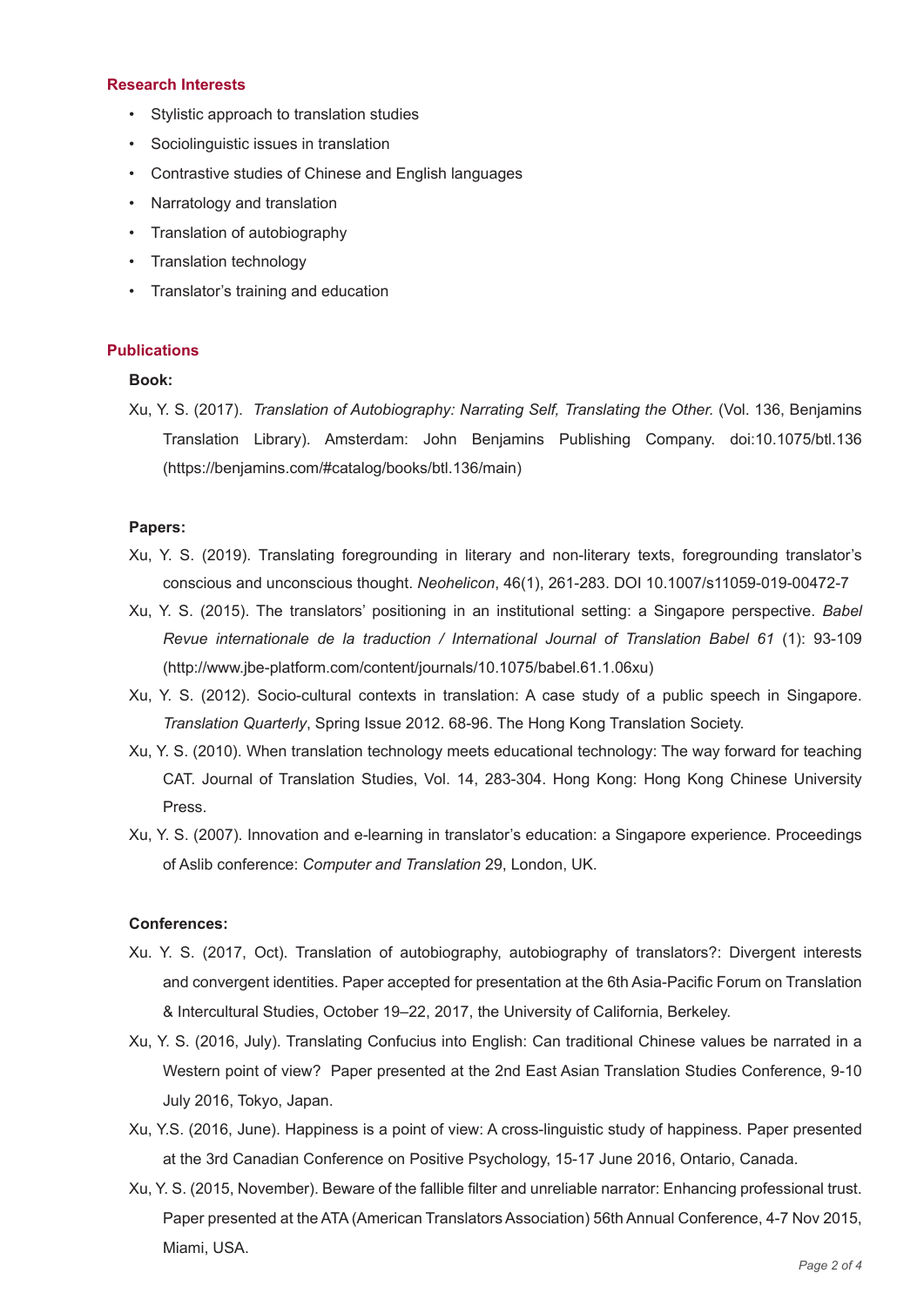- Xu, Y. S. (2014, August). A foregrounding analysis of an autobiography and its translation: Whose point of view is this? Paper presented at AILA World Congress 2014, Brisbane, Australia.
- Xu, Y. S. (2013, October). Translator's education and evaluation in Singapore: Paradox, dilemma and breakthrough. Paper presented at Korean Association of Translation Studies International Conference, Rethinking Perspectives in Translation Research and Practice, Seoul, Korea.
- Xu, Y. S. (2013, June). Can in Singapore English. Paper presented at the International Symposium on Bilingualism (ISB9), Singapore.
- Xu, Y. S. (2013, March). "To be or Not to be?": A foregrounding analysis of literary and non-literary texts and their translations. Paper presented at the symposium Reading the Target: Translation as Translation, University of East Anglia, Norwich, UK.
- Xu, Y. S.(2011, August). The impact of culture and ideology on translation strategies. Paper presented at the International Federation of Translators XIX World Congress Bridging Cultures, San Francisco, USA.
- Xu, Y. S. (2011, May). A multi-mode approach to translator's education. Paper presented at the CUITI Forum 2011, It's Sustainable economy That Matters! and International Conference on T&I Education Development, Beijing, China.
- Xu, Y. S. (2009, October). Winning the RACE: Embracing e-Learning and embarking on an e-Course in translation. Paper presented at the American Translators Association's 50th Annual Conference, New York, USA.
- Xu, Y. S. (2008, August). Effect of bilingual education on translator's education: A little red dot's perspective. Paper presented at the XVIII FIT World Congress, Shanghai, China.
- Xu, Y. S. (2007, November). Innovation and e-learning in translator's education: a Singapore experience. Proceedings of Aslib conference: Computer and Translation 29 London, UK.
- Xu, Y. S. & Neelam, A. (2007, July). Developing a degree programme in translation and interpretation in Singapore: Opportunities, challenges and strategies. Paper presented at the Translator's Association of China (TAC) forum The Teaching of Translation and Interpreting, Beijing, China.

#### **Invited Presentations:**

- *Positive emotion versus passive attitude: How Yu Dan's "happy" narrative is translated into an "unhappy" story for English readers* (speaker). School of Interpreting and Translation, Beijing International Studies University, 7 November 2016. Beijing.
- *Roundtable: Navigating the Singapore translation industry* (panellist). Singapore Translation Symposium 2015, 3 November 2015, Singapore.
- *Can you be a simultaneous interpreter?* (joint speaker with H.H. Lee). Singapore International Translation Symposium, 16-17 May 2014. Singapore.
- *Winning the RACE: Embracing technology and embarking on an e-Journey in translation (speaker and* panellist), Singapore International Translation Symposium, 1 February 2013, Singapore.
- *Training future translators and interpreters* (speaker and panellist). Singapore International Translation Symposium, 2 February 2013, Singapore.
- Training and certification of translators in Singapore (speaker and panellist). *Bridging two worlds: bilingualism and translation in Singapore: A public forum*. 28 April 2012, Singapore.